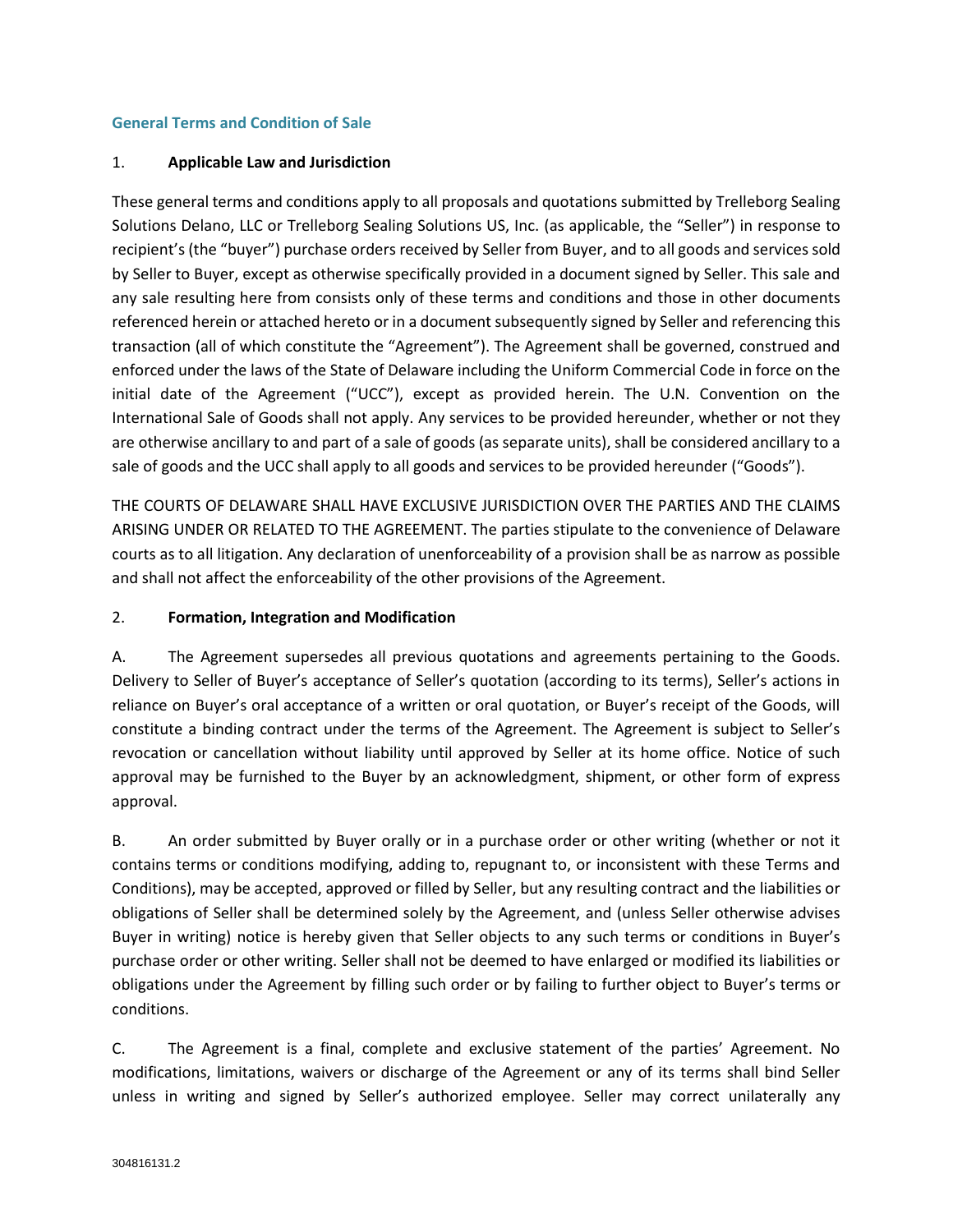mathematical and typographical errors in the Agreement. A course of performance, course of dealing, or customs in the trade shall not constitute a modification or waiver by Seller of any right of Seller's.

D. The Agreement is only for the benefit of the parties, except all disclaimers and limitations applicable to Seller shall be for the benefit of Seller's agents, employees, contractors, and suppliers. If any provisions are determined to apply to third parties, all other provisions shall also apply.

# 3. **Prices, Payment, Security Interest and Risk of Loss**

A. Prices contained in Seller's published price lists, including, but not limited to, catalogs, brochures and websites, are subject to change without notice. Prices contained in individual written quotations or proposals are firm only for a period of thirty (30) days from the date of the quotation. Prices do not include, and Buyer will pay all taxes or fees of any kind which may be levied or imposed on either party by federal, state, municipal, or other governmental authorities in connection with the sale or delivery of Goods by Seller. For engineering and non-refundable expenses that may be incurred by Seller, Seller may apply a minimum charge, the amount of which shall be determined by Seller in its sole discretion in light of the scope of the Buyer's request.

B. Buyer may request changes or additions to the Goods consistent with Seller's specifications and criteria. In the event such changes or additions are accepted by Seller, Seller may revise the price, applicable fees, and dates of delivery and/or performance dates.

C. Unless otherwise specifically agreed in writing by Seller, the total price is due and payable to Seller, without setoff or other deductions or charges, net thirty (30) days of the date of Seller's invoice. All amounts not paid to Seller when due shall incur a carrying charge of 1.5% per month to the extent allowed by law and otherwise at the highest written contract rate allowed by law. The accrual of payment of any interest as provided above will not constitute a waiver by Seller of any rights and remedies in connection with a default by Buyer. Buyer will reimburse Seller for all court costs, attorney fees, and other costs incurred by Seller in collecting past due amounts, including interest.

D. Unless otherwise specified, all tooling charges shall be paid fifty percent (50%) with purchase order and remaining billing should be upon completion of first article inspection (for production) or physical shipment of data or samples to customer for engineering work.

E. As security for payment of all accounts due to Seller, Buyer grants to Seller a security interest in all Tooling and in all Goods sold by Seller to Buyer, and Seller will have all rights of a secured party under the UCC with respect to such Goods. Buyer agrees and appoints Seller as its attorney-in-fact to , at Seller's option, take all actions necessary to perfect the above security interest in any one or more jurisdictions, and Buyer agrees to pay all applicable filing fees, and assist Seller as necessary.

F. This Agreement is for a shipment contract and the Goods shall be delivered ExWorks (EXW) Seller's dock. Whether or not Seller prepays shipping charges, risk of loss passes to Buyer upon tender of the Goods to a carrier. Seller's breach of the Agreement shall not affect the passing of the risk of loss to Buyer notwithstanding any provision of law to the contrary.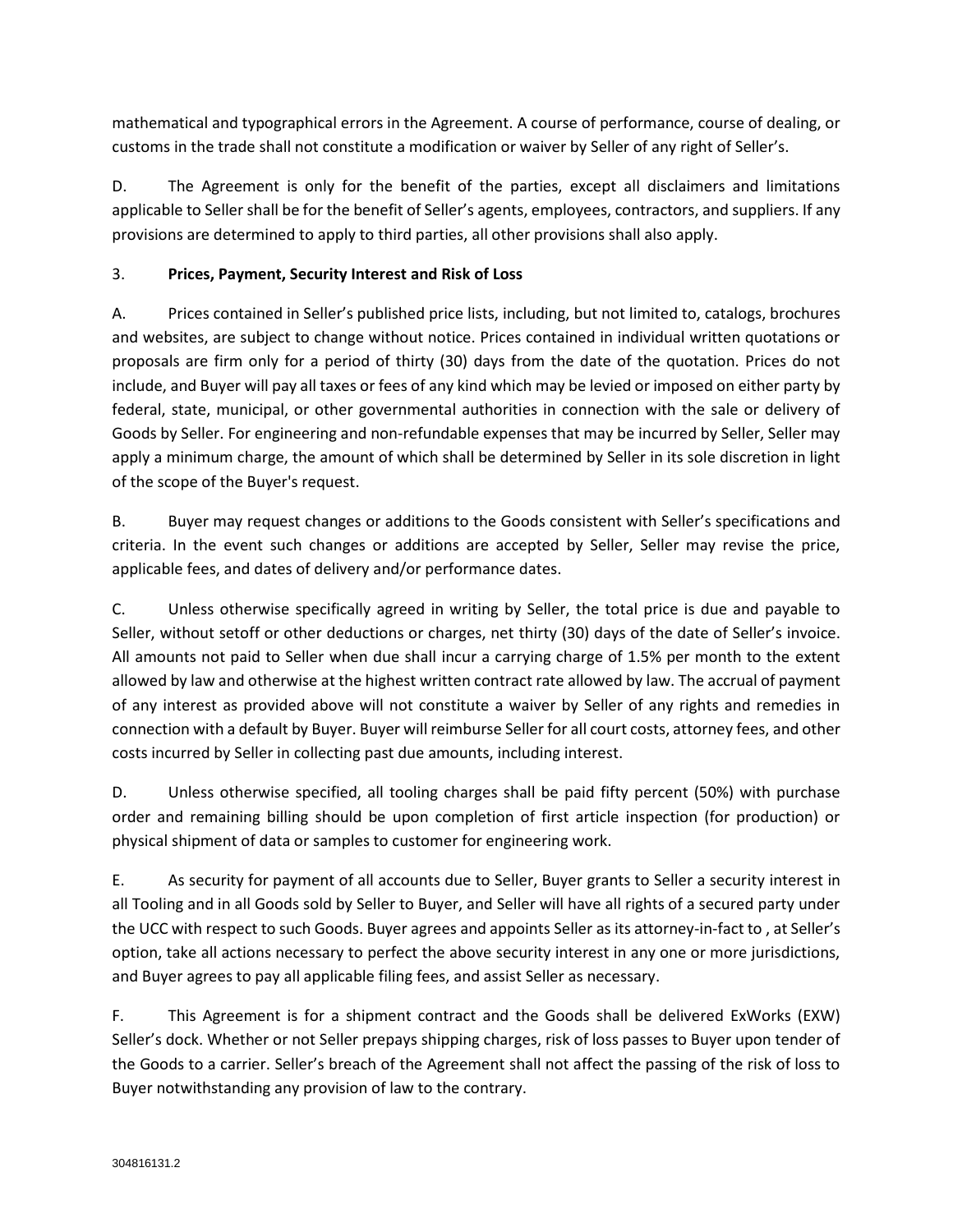#### 4. **Delivery**

Shipping dates are estimates based on Seller's present engineering and manufacturing capacity and scheduling, and may be revised by Seller upon receipt or scheduling of Buyer's order. All shipping dates are approximate and subject to risks and uncertainties inherent in medical device manufacturing generally and in the manufacturing materials and technologies. Shipping dates shall be computed from the date of entry of the order on Seller's books. All shipping dates are further subject to Seller's prompt receipt from Buyer of a written purchase order or acceptance, letter of credit, down payment, and other conditions as specified in the Agreement, and of all drawings, information, approvals and Buyer-supplied components or materials necessary to provide the Goods and to grant any credit proposed in the Agreement. Seller may ship as a completed order overages or underages to the extent of ten percent (10%) of quantity ordered. Seller shall not be responsible for claims of error in quantity or weight not made within fifteen (15) business days after Buyer's receipt of Goods. All Goods shall be packaged in bulk unless otherwise specified. Seller may impose additional charges for packaging Goods in accordance with specifications or instructions supplied by Buyer.

# 5. **Delay of Shipment or Performance Excused for Various Reasons**

A. If shipment of any item or other performance by Seller is delayed at the request of or due to the fault of Buyer, Seller may, at its option, hold the item at the place of manufacture at the risk and expense of Buyer from the time it is ready for shipment. In the event of any such delay in shipment, full and final payment for an item shall be due and payable thirty (30) days after Buyer is notified that the item is ready for shipment. If Seller is unable or unwilling to accommodate Buyer by holding such item, Buyer shall accept shipment immediately.

B. Seller shall not be in default because of its delay or failure to deliver or perform resulting, in whole or in part, from: (i) any embargoes, seizures, acts of God, epidemic or pandemic, insurrections, war, or the adoption or enactment of any law, ordinance, regulation, ruling or order, or (ii) the lack of usual means or transportation, fires, floods, explosions, strikes or any other accidents, contingencies, or events, at Seller's or its supplier's plant or elsewhere (whether or not beyond Seller's control) which interfere with, or render substantially more burdensome, Seller's production, delivery, or performance.

# 6. **Inspection, Testing and Rejection**

All Goods shall be deemed approved and/or accepted by Buyer if Buyer does not provide a written objection and/or rejection within thirty (30) days of receipt or other reasonable time established by Seller. Any objection and/or rejection by Buyer must be in writing and state with specificity all defects and nonconformities upon which Buyer will rely to support its rejection. SELLER SHALL NOT BE LIABLE AND BUYER WAIVES ALL CLAIMS ASSOCIATED WITH DEFECTS AND NON-CONFORMITIES WHICH ARE NOT SO SPECIFIED. Claims for damage due to shipping must be made directly to the carrier. To the extent Seller agrees to perform any validation or qualification services on Buyer's behalf, charges for such services shall be billable by Seller in accordance with Section 3 above upon the submission of the resulting data to Buyer.

# 7. **Cancellation or Termination**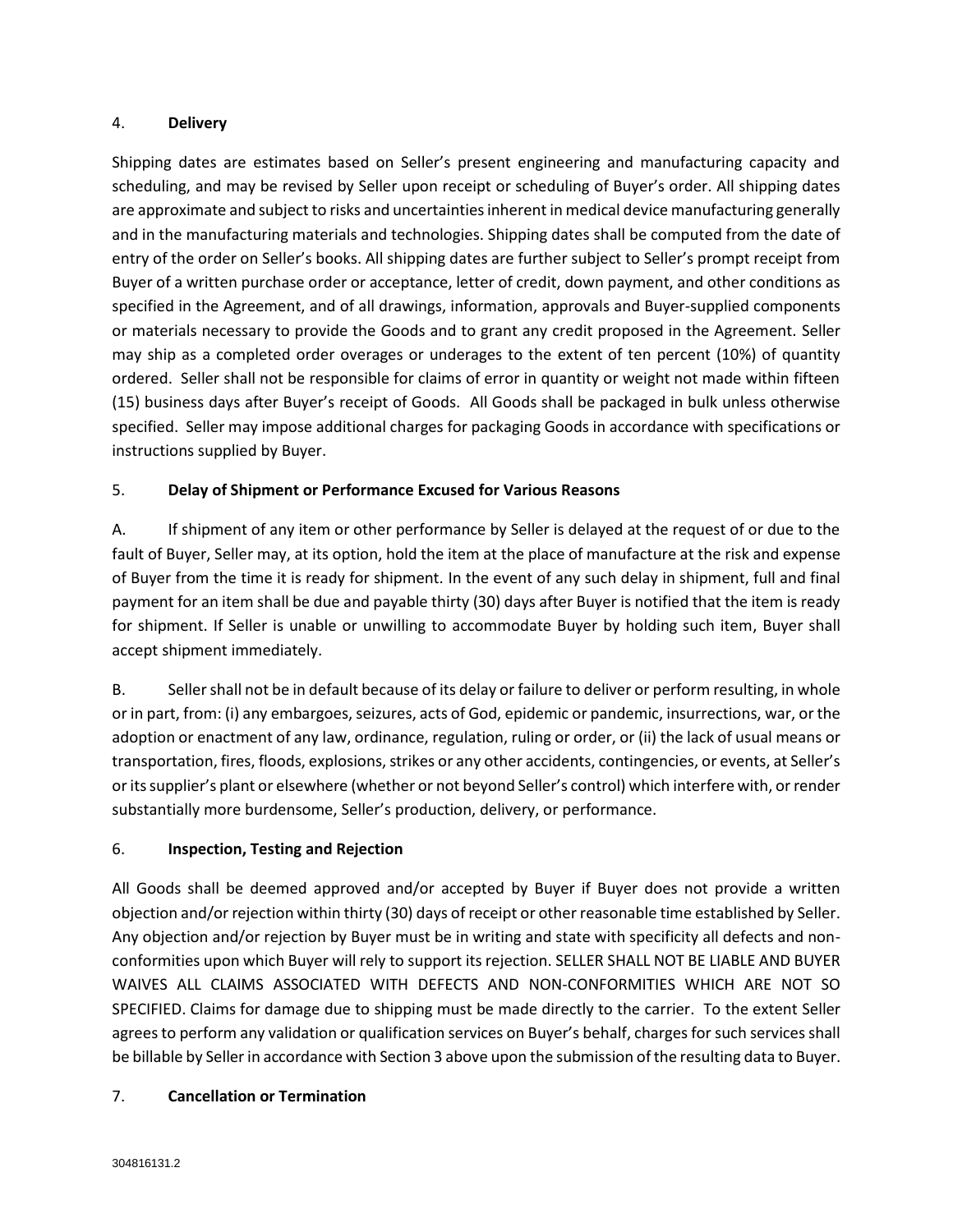In the event of cancellation of the Agreement by Buyer, or in the event of default under the Agreement by Buyer which is not cured within thirty (30) days after notice by Seller, Buyer will pay to Seller on demand all direct and indirect costs (including without limitation all applicable restocking or cancellation charges) incurred directly or indirectly by Seller in connection with the Agreement, all as reasonably determined by Seller, plus any profit to be negotiated with Buyer. In no event, however, will any amount payable by Buyer under the Agreement exceed the total price payable by Buyer for Goods.

## 8. **General Express Warranties**

A. Seller warrants to Buyer only, that Goods (or portions thereof manufactured by Seller) shall be manufactured materially in accordance with the specifications identified to Seller in writing.

B. Seller's warranties shall apply only if the Goods: (i) have been handled, stored, maintained and used in conformity with instructions and recommendations furnished by Seller from time to time, if any; (ii) have not been subjected to misuse, movement of the structure, physical abuse, installation error, negligence or accident; and, (iii) have not been altered or repaired by persons other than Seller in a manner, which, in the judgment of Seller, adversely affects the condition of the Goods. It is Buyer's responsibility to determine suitability of the Goods for Buyer's use and Buyer assumes all risk and liability associated therewith.

## 9. **Disclaimer and Limitation of Express and Implied Warranties**

A. There are no express warranties other than those contained in the Agreement. Whether or not the Goods are to be used exclusively by Buyer, there shall be no third party beneficiaries to the express warranties contained herein.

B. SELLER DISCLAIMS ALL IMPLIED WARRANTIES (OTHER THAN GOOD TITLE) INCLUDING BUT NOT LIMITED TO THOSE OF FITNESS FOR A PARTICULAR PURPOSE, MERCHANTABILITY, AND NON-INFRINGEMENT. Seller does not warrant the Goods will comply with the requirements of any safety or environmental code or regulation of any federal, state, municipality or other jurisdiction beyond the specific express warranties in this Agreement, or as otherwise specified by Seller in writing.

# 10. **Remedy and Limitation of Seller's Liability**

A. Defective or non-conforming Goods or parts thereof discovered during the thirty (30) day warranty period shall be repaired or replaced by Seller without any additional charge and shipped to Buyer, EXW Seller's plant, for reinstallation by Buyer at its cost, subject to the terms hereof. The warranty obligation of Seller is limited to the repair or replacement at Seller's plant of any part of the Goods which Buyer shall, within the warranty period, return to Seller, with transportation charges prepaid by Buyer, and which Seller determines to be not in conformity with the express warranties contained herein. If Seller elects, Seller may, upon return of such Goods and making a determination of non-conformity or defect, keep the Goods and refund the purchase price. The replacement or repair of Goods by Seller does not give rise to any new warranty except the warranty period provided for herein shall be extended by the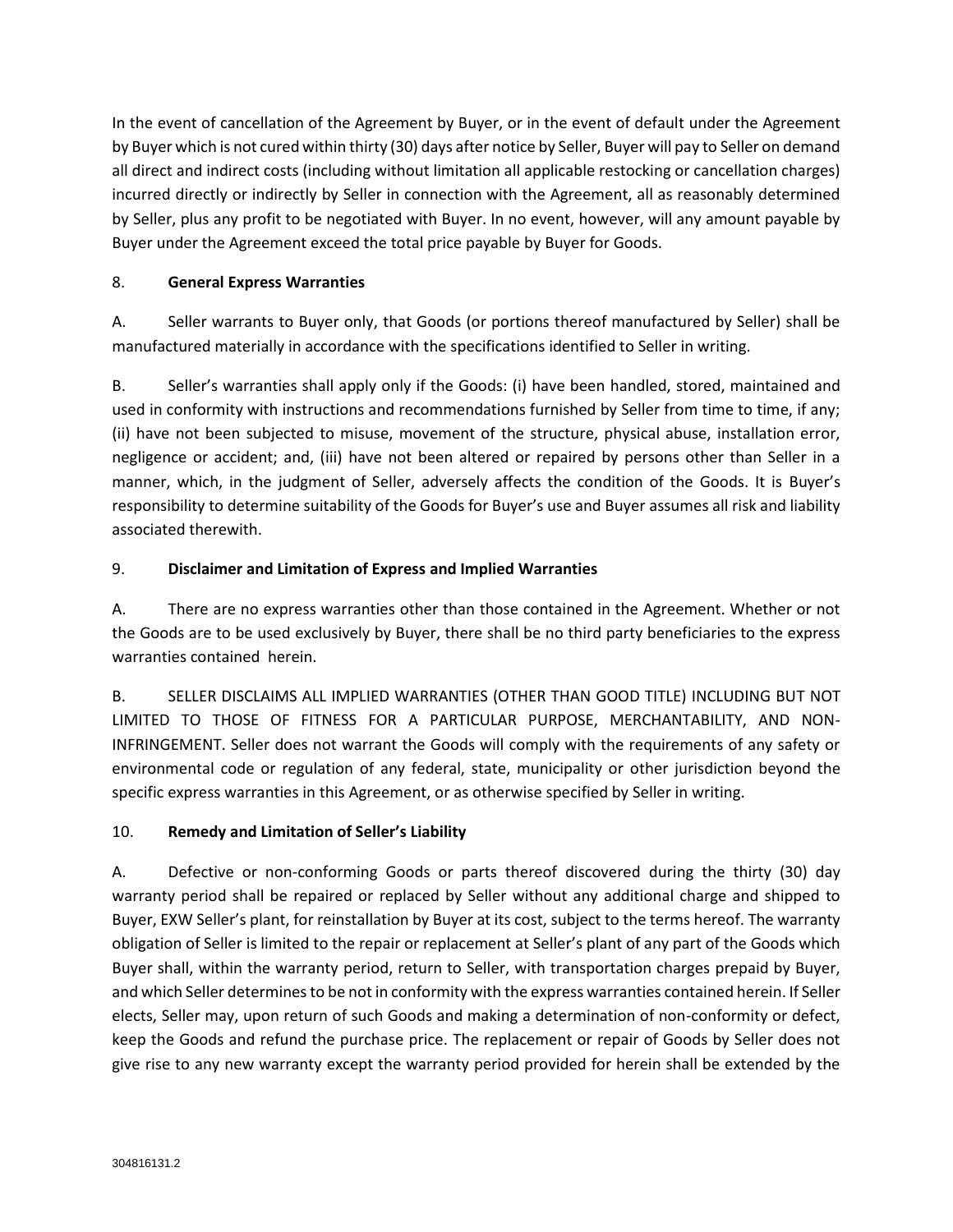length of any period from the date the defective or non-conforming Goods are received by Seller until the date repaired or replacement Goods are delivered to Buyer.

B. Buyer must contact Seller requesting warranty coverage plus a return authorization number and other instructions for the return of Goods to Seller or other instructions. If requested by Seller, Buyer shall issue a new purchase order or amendment to Seller for replacement Goods, subject to Seller issuing a credit memo if Buyer's claim for warranty coverage is approved. Buyer must comply with Seller's return instructions (including return of the Goods) within thirty (30) days or the claim shall be deemed conclusively to have been abandoned. Buyer is responsible for properly tagging, identifying, and packing returned Goods. Goods returned without compliance with the above procedures shall be returned to the Buyer at Buyer's cost.

C. THE REMEDIES SET FORTH IN THIS SECTION 10 CONSTITUTES BUYER'S SOLE AND EXCLUSIVE REMEDY FOR SELLER'S BREACH OF WARRANTY OR FOR SELLER'S FAILURE TO DELIVER CONFORMING GOODS, AND THE SOLE AND EXCLUSIVE LIABILITY OF SELLER. UNDER NO CIRCUMSTANCES SHALL SELLER BE LIABLE FOR LOSS OF USE OR PROFITS OR OTHER INDIRECT, COLLATERAL, SPECIAL, CONSEQUENTIAL, PUNITIVE OR OTHER DAMAGES, LOSSES, OR EXPENSES, INCLUDING BUT NOT LIMITED TO THE COST OF COVER OR THE COST OF A RECALL IN CONNECTION WITH, OR BY REASON OF THE PRODUCTION AND DELIVERY OF GOODS UNDER THIS AGREEMENT REGARDLESS OF WHETHER SUCH CLAIMS OR DAMAGES ARE FORESEEABLE OR ARE FOUNDED IN TORT OR CONTRACT. IN NO EVENT SHALL SELLER'S AGGREGATE LIABILITY UNDER THIS AGREEMENT EXCEED THE FEES PAID BY BUYER TO SELLER FOR THE GOODS AT ISSUE. THIS LIMITATION SHALL BE ENFORCED REGARDLESS OF WHETHER SELLER HAS DEFAULTED IN ITS WARRANTY OR OTHER OBLIGATIONS. ANY LEGAL INABILITY TO LIMIT OR RESTRICT THE RIGHT OF BUYER OR A THIRD PARTY TO SUCH DAMAGES SHALL NOT AFFECT THE RIGHT OF SELLER TO INDEMNIFICATION HEREUNDER, AND UNDER NO CIRCUMSTANCE SHALL BUYER RECOVER MORE THAN THE PURCHASE PRICE. THIS LIMITATION SHALL APPLY NOTWITHSTANDING ANY FAILURE OF ESSENTIAL PURPOSE OF ANY LIMITED REMEDY.

# 11. **Buyer Warranties.**

Buyer represents and warrants that (a) it has the right to give Seller any Buyer-supplied components or materials and information (including but not limited to specifications and designs) provided by Buyer hereunder, and that Seller has the right to use such components, materials and information for the manufacturing of Goods, and (b) Buyer has no knowledge of any patents or other intellectual property that would be infringed or misappropriated by Seller's manufacturing of Goods or performance of any other of its obligations under this Agreement.12. **Buyer Supplied Data**

To the extent that Seller has been provided by, or on behalf of, Buyer any specifications, description of operating conditions or other data and information in connection with the selection or design of the Goods, and the actual operating conditions or other circumstances differ from those provided by Buyer and relied upon by Seller, any warranties or other provisions contained herein which are affected by such conditions shall be null and void. Seller makes no representation or warranty, and Buyer expressly waives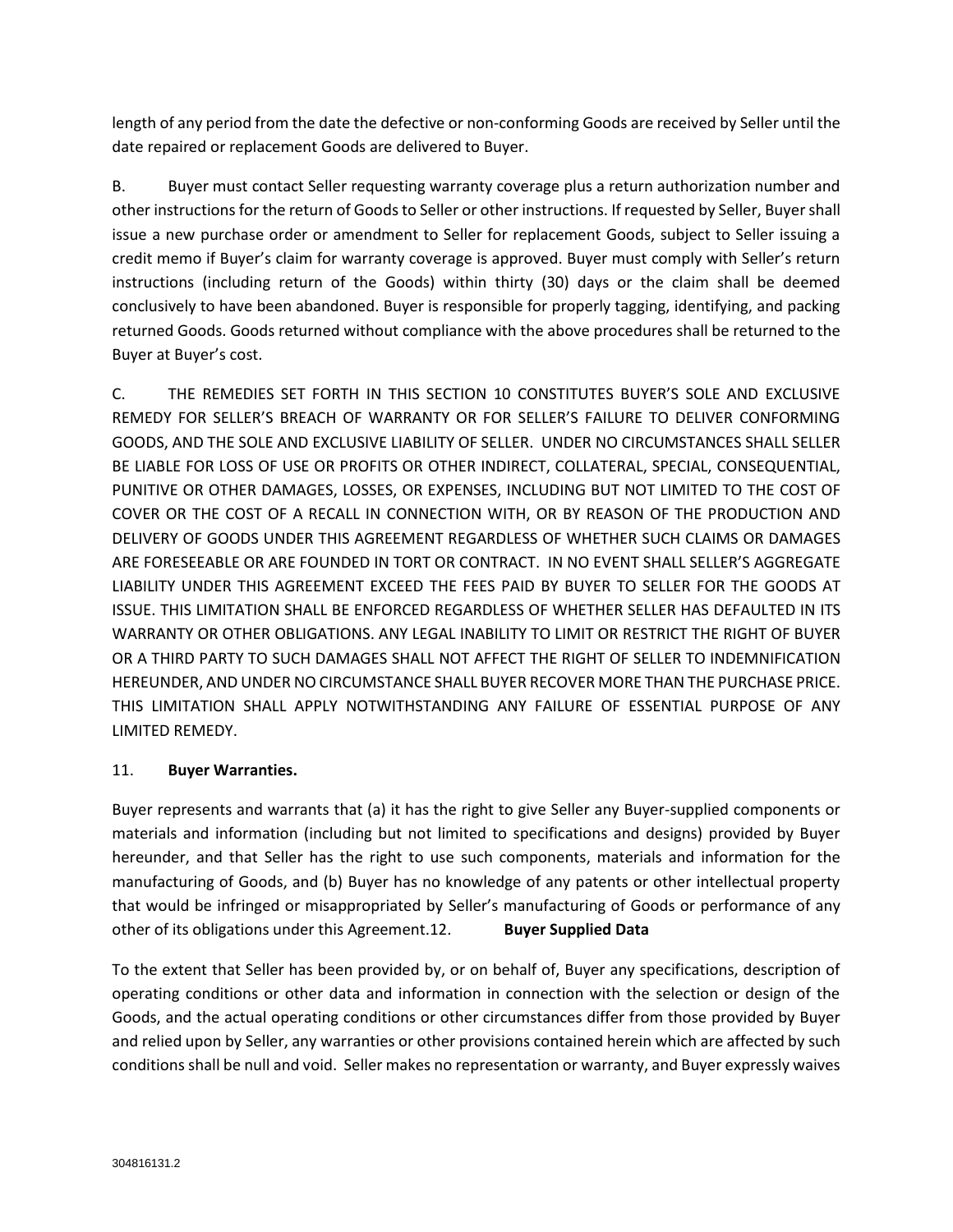all claims against Seller and its officers, directors, and employees arising out of or in connection with any claims relating to the design, safety, effectiveness, or toxicity of any Goods.

## 13. **Tools, Dies and Gauges**

Unless otherwise expressly provided, any tools, dies, molds or gauges("Tooling") which may be developed for use in production of the Goods shall be owned by Buyer, who will be charged in whole or part for the cost thereof. Tooling changes as a result of specification changes will be at Buyer's expense. Replacement and/or major repairs of Tooling will be at Buyer's expense. Seller may dispose of any Tooling at any time after twenty-four (24) months after completion of the most recent production order requiring the use of such Tooling. Notwithstanding the foregoing, any extrusion tooling shall be and remain the sole and exclusive property of Seller, irrespective of whether or not the Buyer has made payment toward the costs to manufacture them.

## 14. **Indemnification**

Buyer hereby agrees to save, defend, indemnify and hold harmless Seller and its affiliates and their respective officers, directors, employees, contractors, consultants and agents (each, an "Indemnitee") from and against any and all losses, damages, liabilities, expenses and costs, including reasonable legal expenses and attorneys' fees (*"*Losses*"*), to which any Indemnitee may become subject as a result of any claim, demand, action or other proceeding by any third party including, without limitation, property damage, death or personal injury of third parties (a "Claim") against an Indemnitee arising or resulting, directly or indirectly, from (a) Buyer's storage, disposal, promotion, labeling, marketing, distribution, forward processing, use or sale of any Goods or Buyer-supplied component, (b) Buyer's negligence or willful misconduct, (c) Buyer's breach of this Agreement, or (d) any claim that the use, sale, marketing or distribution of any Goods by Buyer, or the manufacturing of Goods by Seller in accordance with specifications or designs provided or developed on behalf of Buyer, violates the patent, trademark, copyright or other proprietary rights of any third party.

# 15. **Proprietary Information**

A. Buyer acknowledges and agrees that any information disclosed to Seller has not and will not be confidential or a trade secret unless clearly and conspicuously noted on the disclosure, or in some other writing delivered to Seller at or prior to the time of the disclosure. Otherwise, Seller shall be under no obligation to refrain from using in its business any information, manufacturing processes or unpatented disclosures which may pass to it from Buyer in the performance of the Agreement.

B. All proposals, plans and other information furnished by Seller in bidding, negotiating and performing the Agreement, are confidential and the property of Seller, regardless of whether such information is marked "confidential", and shall not be shown or disclosed to any other bidder, and shall not be shown or disclosed to any third party or used by Buyer except as may be necessary for the selection or use of the Goods. Buyer expressly acknowledges and agrees that any breach or threatened breach of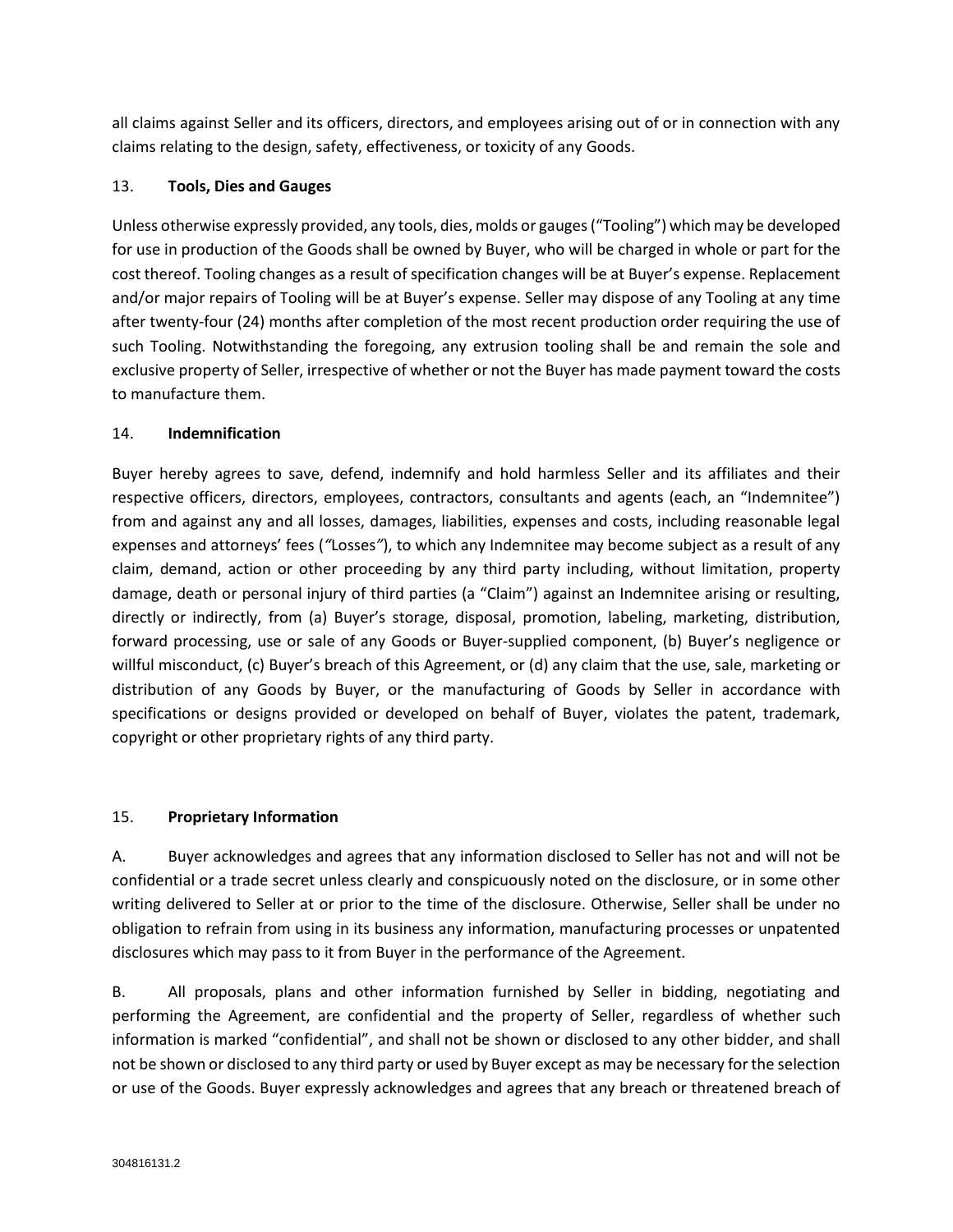this Section 15(B) may cause immediate and irreparable harm to Seller which may not be adequately compensated by damages. Buyer therefore agrees that in the event of such breach or threatened breach and in addition to any remedies available at law, Seller shall have the right to seek equitable and injunctive relief, without bond, in connection with such a breach or threatened breach.

C. Any invention or other information developed by Seller in the performance of the Agreement shall remain the property of Seller.

## 16. **United States Government Regulations**

Buyer shall not engage in any transaction with respect to the Goods or Buyer's performance under this Agreement which violates or may cause Seller to violate any statute or regulation of the United States of America.

## 17. **Compliance with Laws**

Buyer will be responsible for compliance with any and all federal, state or local laws or regulations respecting the design, function, safety, toxicity marketing, and use of the Goods, and shall indemnify and hold Seller harmless from and against any and all claims of violations of such laws or regulations or other claims of personal injury or property damage directly or indirectly related to the further processing, use, installation, maintenance or operation of the Goods.

## 18. **Time for Bringing Action**

Any proceeding by Buyer for breach of the Agreement or any other right against Seller arising from or in connection with the payment cannot be filed nor maintained unless: (i) it is commenced within thirty days after the cause for action has accrued; (ii) Buyer has given timely written notice to Seller of its claim as provided herein; and (iii) Buyer deposits the unpaid portion of the purchase price with the tribunal pending final adjudication. An action shall accrue no later than shipment of the Goods.

#### 19. **Buyer's Material**

Orders requiring use of Buyer-supplied components or materials are accepted subject to delivery of amount and quality as specified by Seller, EXW Seller's plant. The quality of any Buyer-supplied components or materials is the responsibility of the Buyer. If components or materials are defective or will not perform to Seller's requirements because of chemical composition, physical properties or dimensions, Seller reserves the right to cancel the order. Any costs incurred by the Seller through time of cancellation, including any costs due to rework or replacement of the defective components or materials, are the liability of the Buyer. At Seller's request, Buyer shall supply additional stocks of any required Buyersupplied components or materials in amounts up to ten percent (10%) in excess of the anticipated requirement.

#### 20. **Assignment**